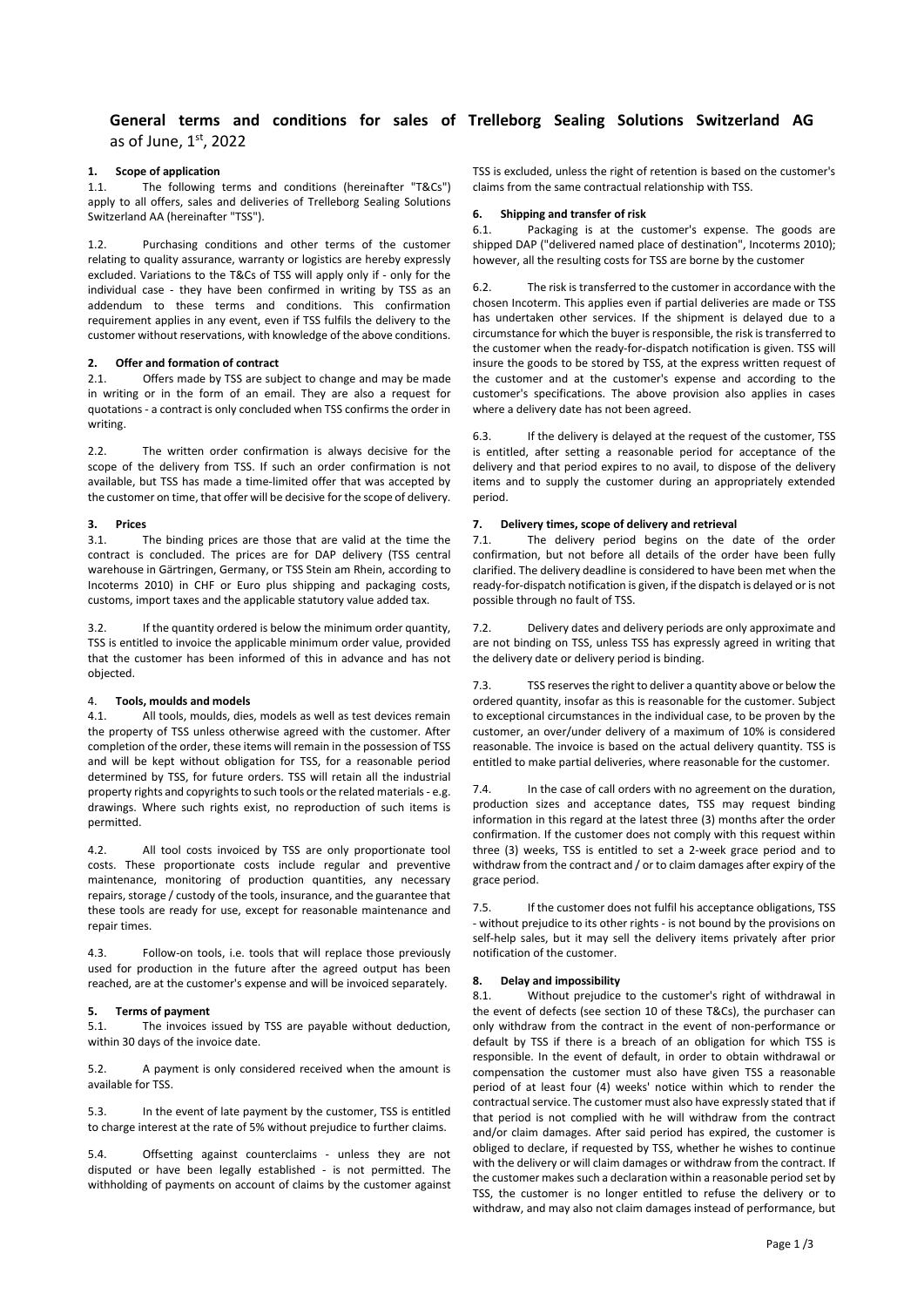only accept the delivery. Such a deadline can only be dispensed with if TSS seriously and finally denies performance, or if there are special circumstances that, after weighing up the mutual interests, justify the immediate withdrawal.

8.2. With regard to claims for damages, see section 11 of these T&Cs.

## **9. Retention of title**

9.1. All deliveries remain the property of TSS until full payment of all TSS' claims - regardless of legal foundation - existing at the time the contract is concluded. If TSS, in the customer's interest, has accepted cheques or bills of exchange on account of performance, all deliveries remain the property of TSS until those liabilities have been fully released. Reservation of title is not affected by allowing customers to maintain an open account nor by the indication or acknowledgement of the balance.

9.2. The customer is entitled to process and adapt the delivery items in the course of his normal business operations. The adaptation and processing of the delivery items by the customer is undertaking without any obligations arising for TSS. If the delivery items are processed, combined, mixed or amalgamated with other goods not supplied by TSS, TSS is entitled to a co-ownership share in the new item, in the ratio of the invoice value of the delivery items to the other processed goods at the time of processing, combining, mixing or amalgamation. If the customer legally acquires sole ownership of the new item, he hereby grants TSS co-ownership of the new item, in the ratio described above, and undertakes to store said item for TSS, free of charge.

9.3. If the customer sells the delivery item or the item co-owned in accordance with clause 9.2 of these T&Cs, either alone or together with goods not belonging to TSS, the customer hereby assigns to TSS the claims arising from the resale, in the amount of the value of the delivery items, together with all ancillary rights. TSS shall accept the assignment. If the item sold is jointly owned by TSS, the assignment of the receivable extends to the amount that corresponds to TSS's share of the joint ownership. TSS authorizes the customer, subject to revocation, to collect the receivables assigned to TSS. If the customer defaults on his obligations towards TSS, the customer must name all the debtors of the assigned receivables. The customer must also notify the debtors of the assignment. In such a case, TSS may also inform the debtors of the assignment, and may make use of TSS's authorisation to collect.

9.4. If the customer does not comply with the contract, and specifically if the customer defaults on his contractual payment obligations or breaches the obligation to treat the delivered items with care, TSS is entitled to take back the delivery item and withdraw from the contract after issuing a reminder and setting a deadline. In such a case, the customer has an obligation of surrender. Neither the enforcement of the reservation of title nor the seizure of the delivery item by TSS shall be construed as a withdrawal from the contract, unless this was expressly declared by TSS.

9.5. The customer is only entitled and authorized to resell the delivery item in the normal, orderly course of business and only with the proviso that the receivables assigned to TSS in accordance with clause 9.3 are actually transferred to TSS. The customer is not permitted to dispose of the delivery items in any other way. In particular, he may not pledge the delivery item or assign it as security.

9.6. The customer must inform TSS immediately of any enforcement measures by third parties, concerning delivery items or receivables assigned to TSS, and must provide any necessary documents in this regard.

9.7. Upon formation of the contract, the customer authorizes TSS to enter the reservation of title in public registers at his own expense. A customer who is not resident in national territory shall take any actions required by law or otherwise in order to ensure that TSS' reservation of title, as provided for in these T&Cs, is effective in the country in which the delivery is made.

9.8. TSS undertakes to release collateral if the total value of the securities granted amounts to or exceeds 150% of the secured claims.

## **10. Claims for defects**

10.1. At the time of delivery, the goods and services are only required to fulfil the performance features expressly agreed with the customer. There is no further guarantee. The reference to technical standards serves as a description of the services, and is not to be construed as a guarantee of quality. Public statements or advertising also do not represent a contractual specification of the quality of the delivery items.

10.2. Complaints about recognizable defects can only be considered if they are made in writing immediately, at the latest within seven (7) working days after receipt of the consignment (with details of the nature, reasons and scope of the complaint); complaints about hidden defects can only be considered if they are immediately made in writing, at the latest within five (5) working days after discovery. In addition to the written notice of defects, the label attached to the delivery items must also be returned to TSS. Complaints about obvious defects are also excluded as soon as the goods have been processed. Defects in part of a delivery cannot lead to a complaint about the entire delivery.

10.3. TSS does not waive its right to object to the late notification of defects. Any warranty claims against TSS are excluded for defects that are not reported or are reported late.

10.4. Claims for defects shall not exist if the defect is attributed to a breach of the operating, maintenance or installation instructions; unsuitable or improper use; defective or negligent treatment or natural wear and tear, or to third-party intervention on the delivered items.

10.5. If the complaint about defects is justified, TSS may, at its discretion, remedy the defect by means of rectification or replacement delivery, provided that the customer can prove that the defect was present at the time of transfer of risk.

10.6. If TSS agrees to a reasonable period of time for replacement delivery or re-working, if it has carried out two reworks or a single replacement delivery and the alleged defect has not been remedied, or in the event that TSS unjustifiably refuses to carry out a necessary rework or replacement delivery or the rework or replacement is unduly delayed, the customer may, instead of rectification or replacement delivery, enforce the legal remedy of reduction or - if the defect is not minor - the right of rescission. The customer may claim damages or reimbursement of expenses in accordance with para. 11.1.

10.7. The limitation period for all claims for defects is 12 months from delivery of the items. For all replacement deliveries and attempted subsequent performance, there is a limitation period of three (3) months from delivery and / or execution, which is to run at least until the expiry of the limitation period for the original service.

## **11. Compensation for damages**

11.1. The customer may only make claims for compensation, for whatever legal reason, if such claims are based on an intentional or grossly negligent breach of contract or breach of duty in contract negotiations by TSS. This also applies to recommendations made by TSS for certain materials and items. Liability for auxiliary personnel is expressly excluded.

11.2. Unless otherwise agreed in these T&Cs, all claims by the customer for compensation for any kind of damage, including claims for reimbursement of expenses and indirect damages such as loss of profits, production downtime, loss of orders or contractual penalties, are excluded. This applies in particular to claims for all violations of contractual obligations and tortious liability.

11.3. This exclusion of liability does not apply to claims under the Product Liability Act, or where a guarantee for the quality of the delivery items or the procurement risk has been accepted. Further, the exclusion of liability does not apply to damages resulting from injury to life, body or health.

11.4. If a claim is made against TSS by a third party due to product liability or due to a violation of official safety regulations or for other legal reasons according to domestic or foreign law, TSS may claim from the